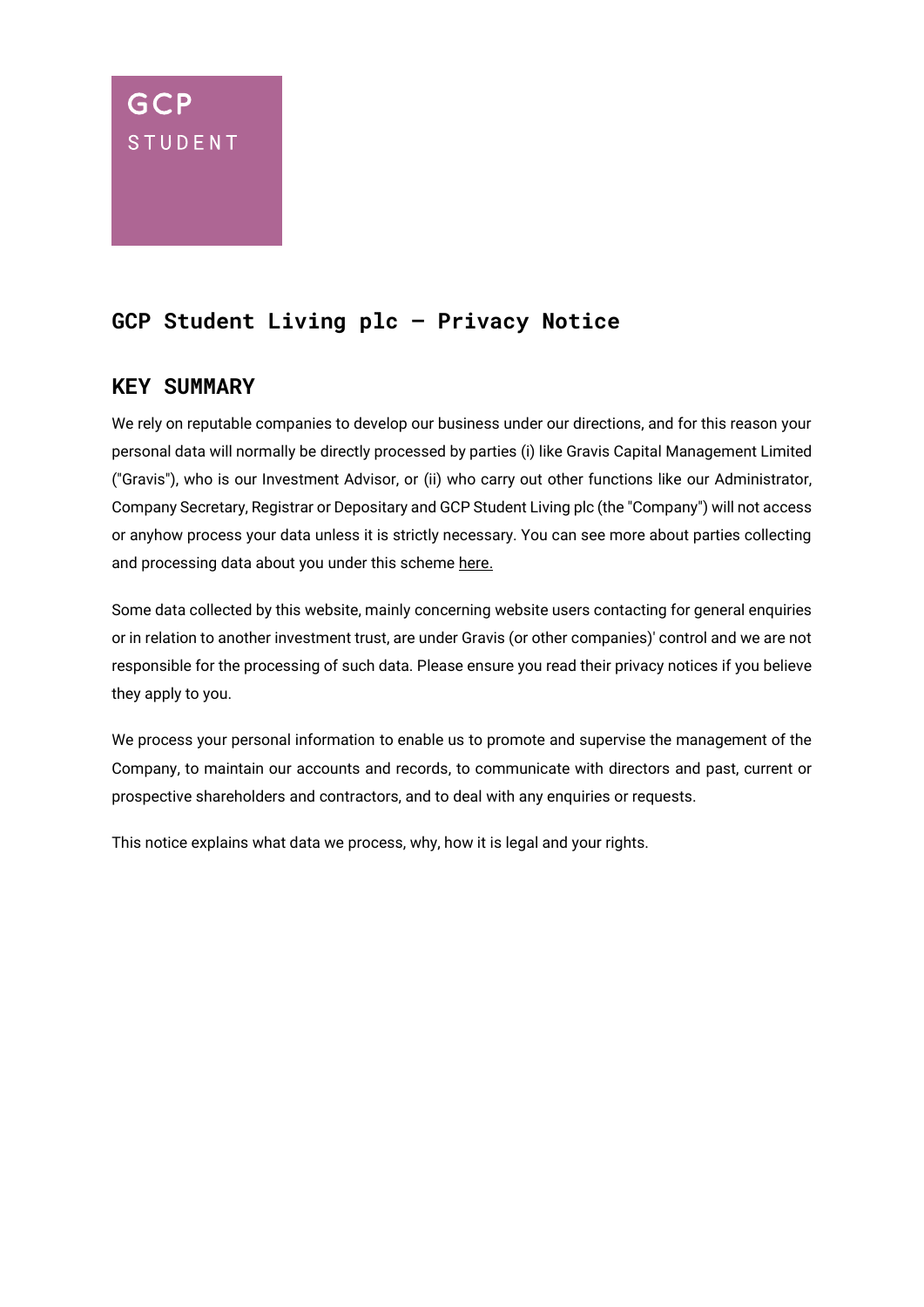## **ABOUT US and THIS NOTICE**

This Privacy Notice is provided by GCP Student Living plc and its subsidiaries ("Company" or "we" or "us") and to the extent we process your personal data directly or by someone under our instructions, we are the data controller and responsible for processing your data. We process your data in compliance with the General Data Protection Regulation and the law applicable in other jurisdictions where appropriate.

We take your privacy very seriously. We ask that you read this Privacy Notice carefully as it contains important information about our processing and your rights.

### **How to contact us**

- If you need to contact us about this Privacy Notice, please contact our Company Secretary by using the details below Link Company Matters Limited Beaufort House, 51 New North Road, Exeter EX4 4EP
- Telephone number: 01392 477500
- Email: [gcpstudentliving@linkgroup.co.uk](mailto:gcpstudentliving@linkgroup.co.uk)

If you would like this Privacy Notice in another format (for example: audio, large print, braille), please contact us.

#### **Changes to this Privacy Notice**

We may change this Privacy Notice from time to time. We will alert you **by posting a notice on our website** when changes are made.

*Current version: v1 May 2018*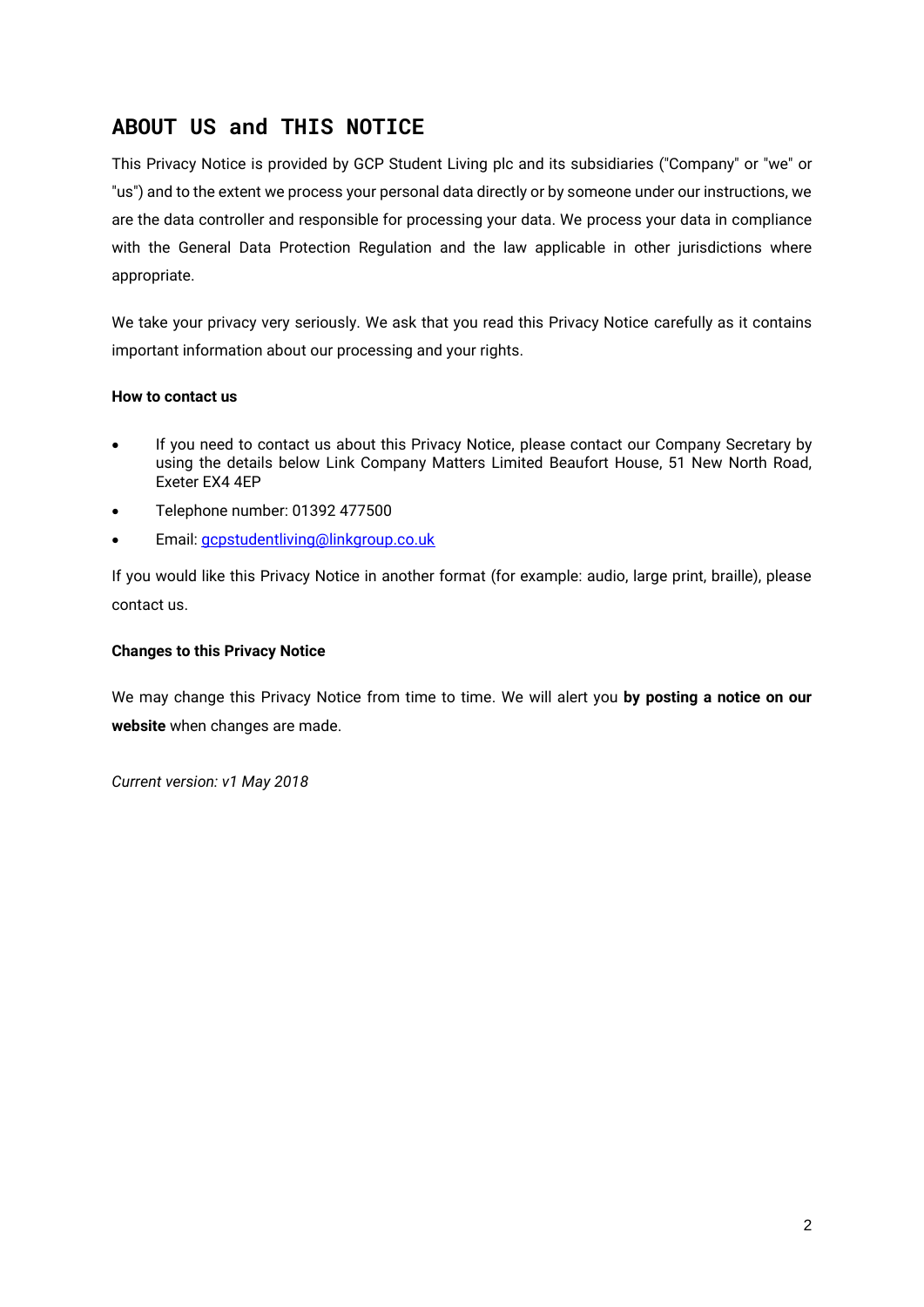## **USEFUL WORDS AND PHRASES**

Please familiarise yourself with the following words and phrases (used in **bold**) as they have particular meanings in the **Data Protection Laws** and are used throughout this Privacy Notice:

| <b>Term</b>                 | Definition                                                                                                                                                                                                                                                                                                                                                                                                                                                                                                                                                                             |  |  |
|-----------------------------|----------------------------------------------------------------------------------------------------------------------------------------------------------------------------------------------------------------------------------------------------------------------------------------------------------------------------------------------------------------------------------------------------------------------------------------------------------------------------------------------------------------------------------------------------------------------------------------|--|--|
| controller                  | This means any person who determines the purposes for which, and the<br>manner in which, any personal data is processed.                                                                                                                                                                                                                                                                                                                                                                                                                                                               |  |  |
| criminal offence data       | This means any information relating to criminal convictions and offences<br>committed or allegedly committed.                                                                                                                                                                                                                                                                                                                                                                                                                                                                          |  |  |
| <b>Data Protection Laws</b> | This means the laws which govern the handling of personal data and<br>includes the General Data Protection Regulation (EU) 2016/679 and any<br>other national laws implementing that Regulation or related to data<br>protection.                                                                                                                                                                                                                                                                                                                                                      |  |  |
| data subject                | The person to whom the personal data relates.                                                                                                                                                                                                                                                                                                                                                                                                                                                                                                                                          |  |  |
| <b>ICO</b>                  | This means the UK Information Commissioner's Office who is responsible<br>for implementing, overseeing and enforcing the Data Protection Laws in<br>the UK.                                                                                                                                                                                                                                                                                                                                                                                                                            |  |  |
| personal data               | This means any information from which a living individual can be<br>identified.<br>This will include information such as telephone numbers, names,<br>addresses, e-mail addresses, photographs and voice recordings. It will<br>also include expressions of opinion and indications of intentions about<br>data subjects (and their own expressions of opinion/intentions).<br>It will also cover information which on its own does not identify someone<br>but which would identify them if put together with other information which<br>we have or are likely to have in the future. |  |  |
| <b>Processing</b>           | This covers virtually anything anyone can do with personal data, including:<br>obtaining, recording, retrieving, consulting or holding it;<br>organising, adapting or altering it;<br>disclosing, disseminating or otherwise making it available; and<br>aligning, blocking, erasing or destroying it.                                                                                                                                                                                                                                                                                 |  |  |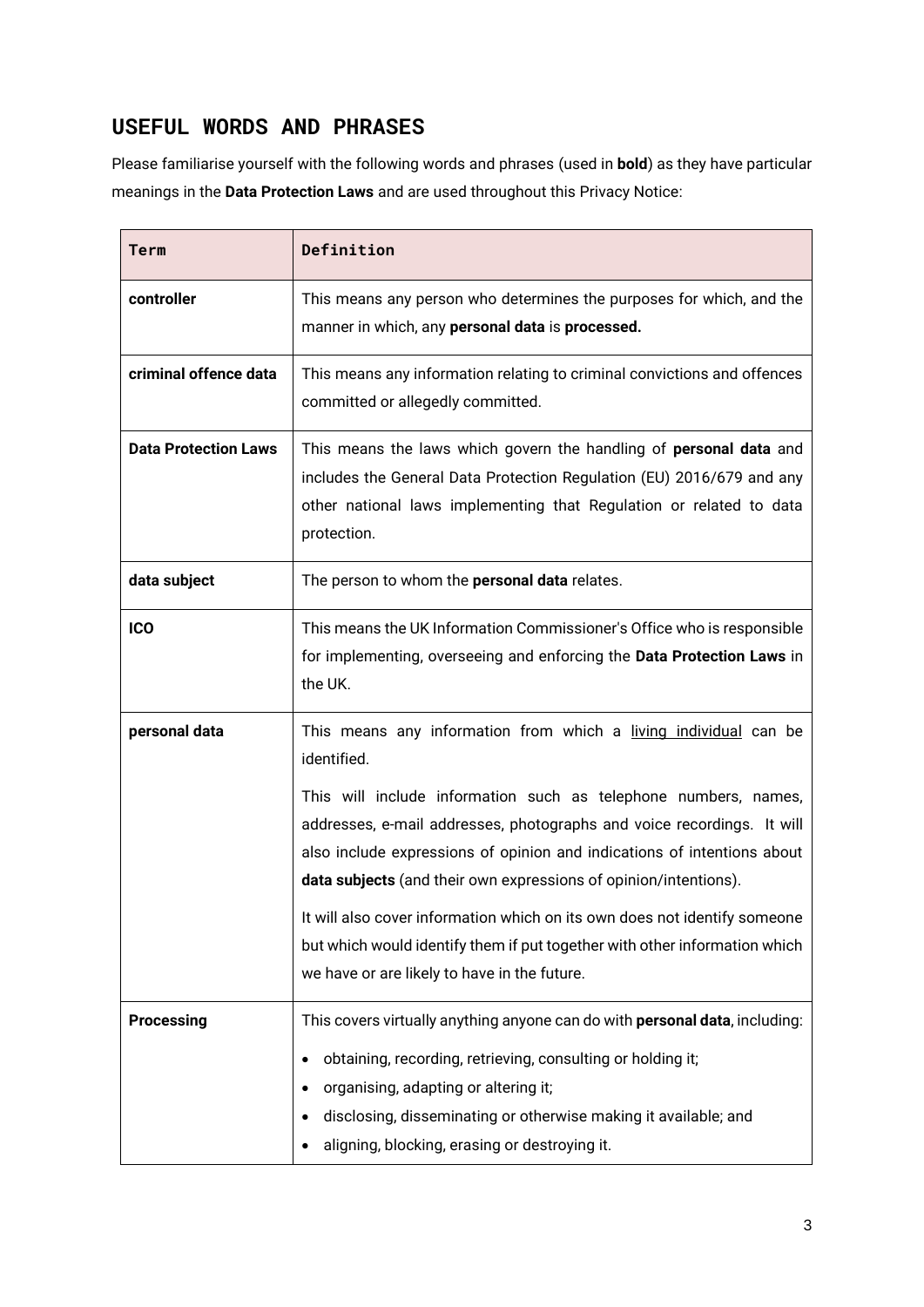| Term                          | Definition                                                                                                                                                                                                                                                                                                                   |
|-------------------------------|------------------------------------------------------------------------------------------------------------------------------------------------------------------------------------------------------------------------------------------------------------------------------------------------------------------------------|
| <b>Processor</b>              | This means any person who <b>processes</b> the <b>personal data</b> on behalf of the<br>controller.                                                                                                                                                                                                                          |
| special categories of<br>data | This means any information relating to:<br>racial or ethnic origin;<br>political opinions;<br>٠<br>religious beliefs or beliefs of a similar nature;<br>trade union membership;<br>physical or mental health or condition;<br>٠<br>sexual life; or<br>genetic data or biometric data for the purpose of uniquely identifying |
|                               | you.                                                                                                                                                                                                                                                                                                                         |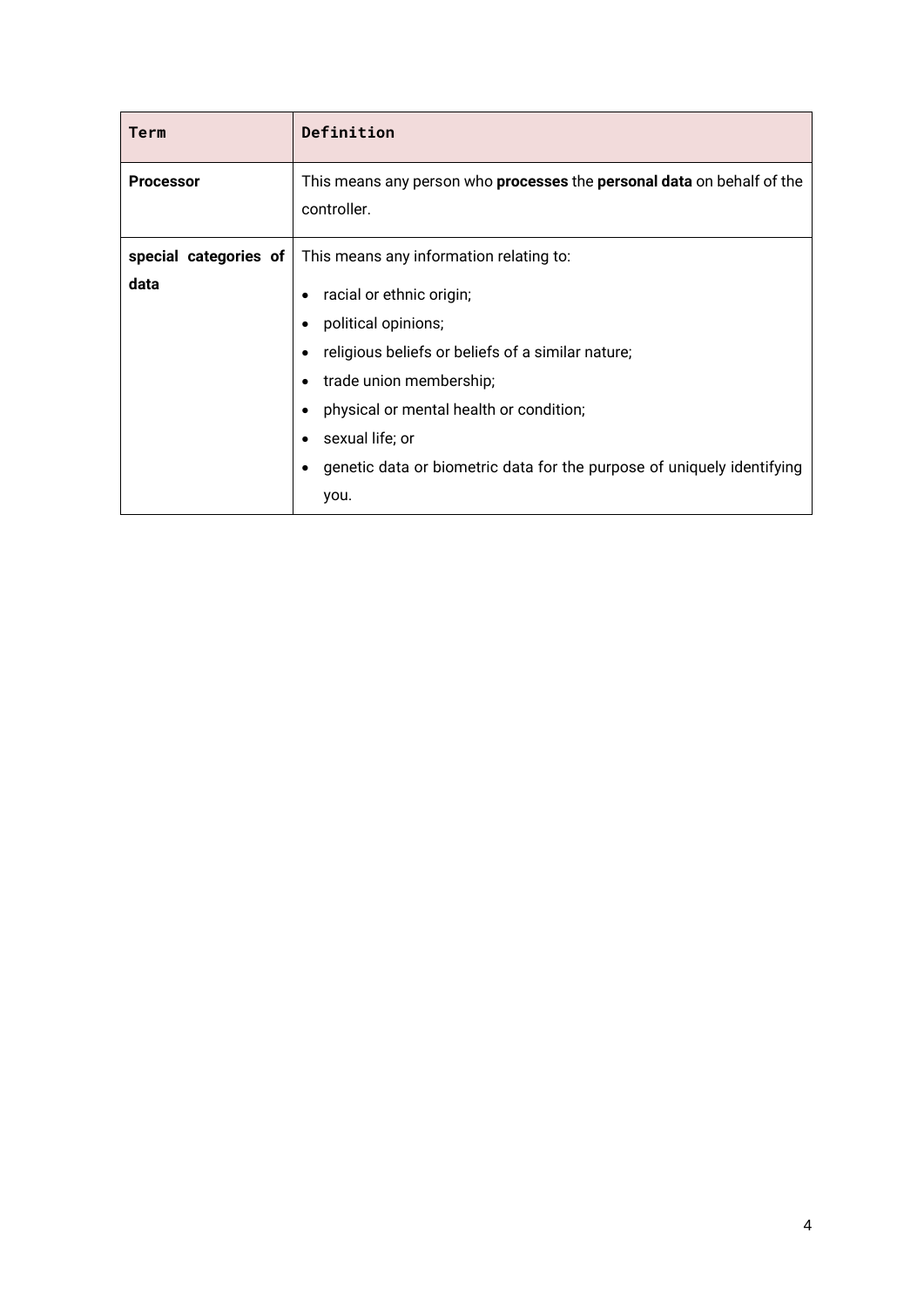## **WHAT PERSONAL DATA DO WE COLLECT?**

### ➢ **Information provided by you**

We collect your contact details such as name, email address, address, telephone number; bank account details, KYC documents and details of social media accounts

## ➢ **Personal information processed by third parties on our behalf**

We do not directly process most of the information you give to our Investment Adviser, Administrator, Company Secretary and other third parties like our Broker, and when they collect your personal data, or any personal data you provide to them, we or they will inform you about the processing of that data as appropriate. The type of data they process includes:

- ➢ Signatory lists for contractors
- $\triangleright$  Shareholder register analysis
- ➢ Records of meetings minutes and attendance notes
- ➢ Personal information and contact details for Directors and Advisors of the Company

## ➢ **Personal information about other individuals**

If you provide us with information about other individuals you confirm that you are mandated by them and thus act under their instructions and have informed them about this and any other applicable Privacy Notice as necessary.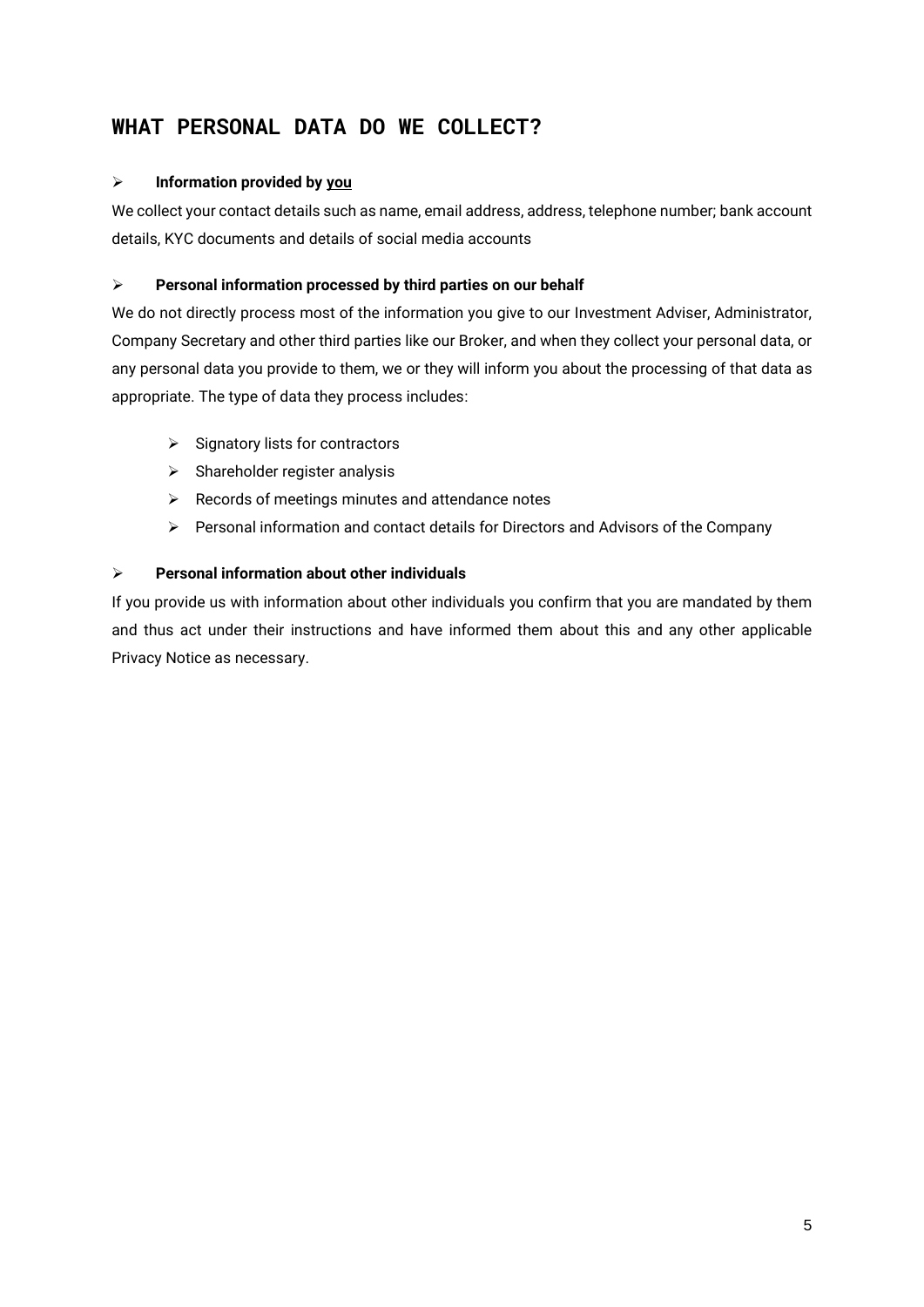## **WHY DO WE PROCESS YOUR PERSONAL DATA?**

We use your **personal data** for the following purposes listed in this section. We are allowed to do so on certain legal bases (please see section 'How is processing your data lawful' for further detail):

- To enable us to promote and supervise the management of the Company
- To maintain our accounts and records
- To communicate with current former and prospective shareholders, contractors, business partners and intermediaries
- To deal with any enquiries or requests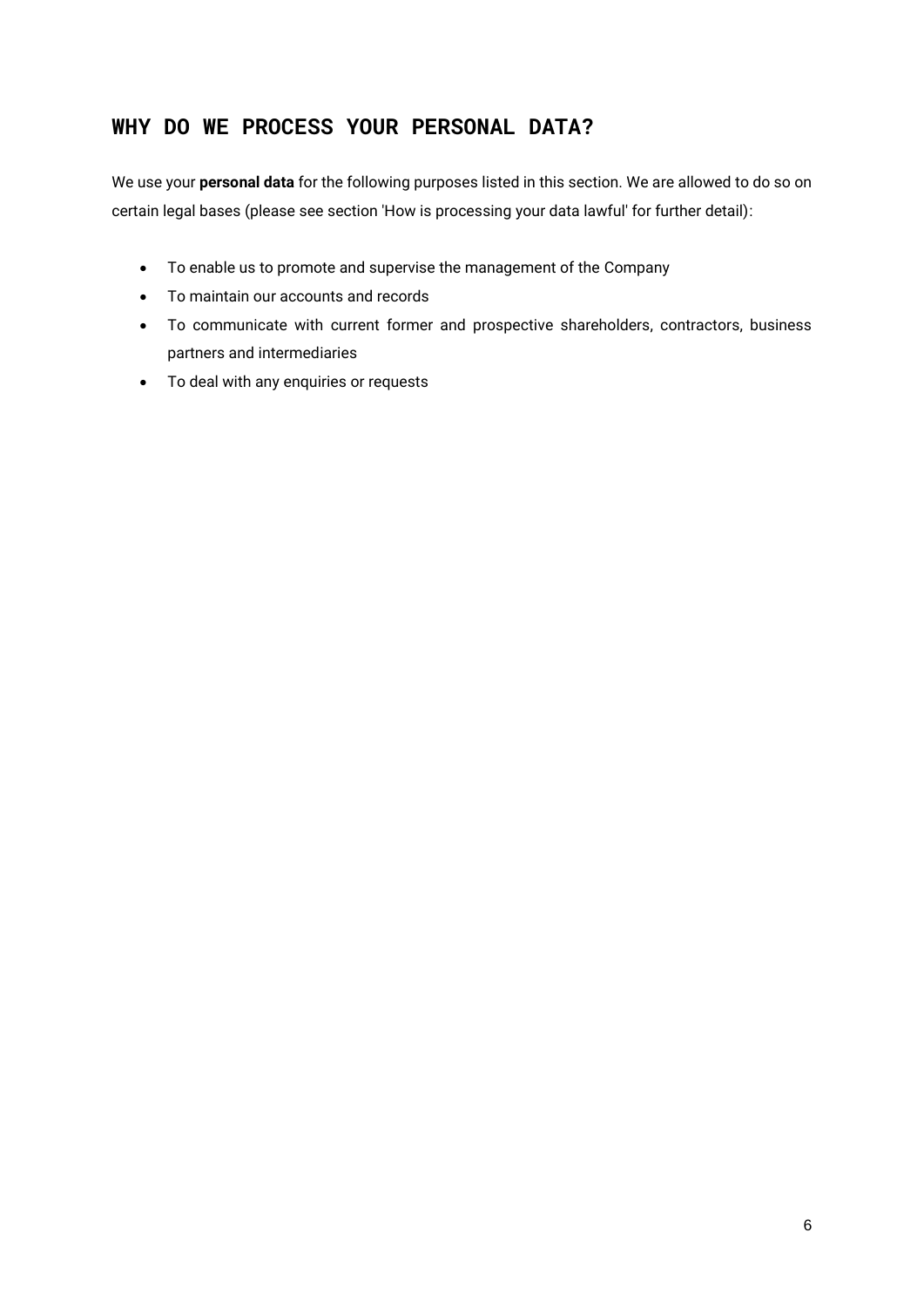## **HOW IS PROCESSING YOUR PERSONAL DATA LAWFUL?**

We are allowed to **process** your **personal data** for the following reasons and on the following legal bases:

#### ➢ **Contract**

It is necessary for our performance of the contract you have agreed to enter with us. If you do not provide your **personal data** to us, we will not be able to carry out our obligations under the terms of your contract.

### ➢ **Legal obligation**

We are subject to legal obligations to **process** your **personal data** for the purposes of complying with applicable regulatory, accounting and financial rules, health and safety and to make mandatory disclosures to government bodies and law enforcements.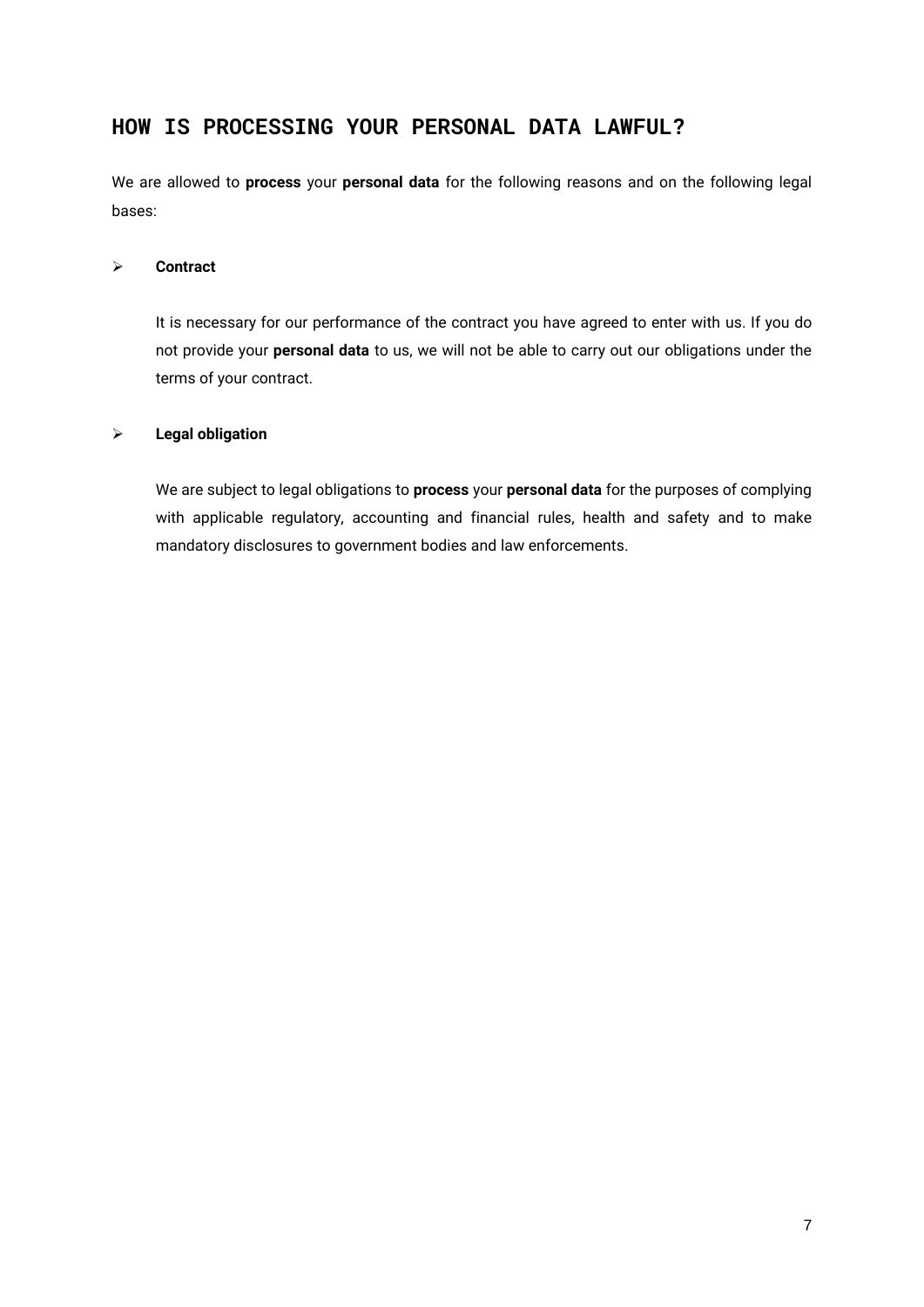## **WHO WILL HAVE ACCESS TO YOUR PERSONAL DATA?**

Our Administrator, Company Secretary and Registrar will directly collect and process your personal data as our **processors only when they process personal data under our instructions**. The companies developing these services are as follows:

| Who information is processed by: processors |                                              |  |
|---------------------------------------------|----------------------------------------------|--|
| <b>Company Secretary</b>                    | <b>Link Company Matters Limited</b>          |  |
| Registrar                                   | <b>Link Company Matters Limited</b>          |  |
| Administrator                               | Link Alternative Fund Administrators Limited |  |

In addition, to the extent that it is necessary we will share your **personal data** with the following entities who act as separate **controllers** of your **personal data**. You should review their privacy notices to find out how they **process** your **personal data**. If you have any queries or complaints about how they **process** your **personal data** by them, please contact them separately using the contact information provided on their website.

| Who information is shared with: controllers                                                                                                           |                                                                                                                                | Link to their privacy notice                                                               |
|-------------------------------------------------------------------------------------------------------------------------------------------------------|--------------------------------------------------------------------------------------------------------------------------------|--------------------------------------------------------------------------------------------|
| <b>Investment Manager</b>                                                                                                                             | <b>Gravis Capital</b><br><b>Management Limited</b>                                                                             | https://www.graviscapital.com/regulatory/privacy-<br>policy                                |
| To the extent that<br>they do not act<br>under our<br>instructions (for<br>example when they<br>need to comply with<br>their own legal<br>obligations | Administrator,<br><b>Company Secretary</b><br>and Registrar as<br>listed above                                                 | https://www.linkassetservices.com/privacy-policy                                           |
| Asset and<br>Management<br>services providers /<br>consultants                                                                                        | <b>Scape Student Living</b><br>Limited, Scape<br>Projects Limited, and<br>Collegiate<br>Accommodation<br><b>Consulting Ltd</b> | https://www.scape.com/en-uk/about/privacy<br>https://www.collegiate-ac.com/privacy-policy/ |

We also share your personal data to the extent that this is necessary, with our brokers, auditors, tax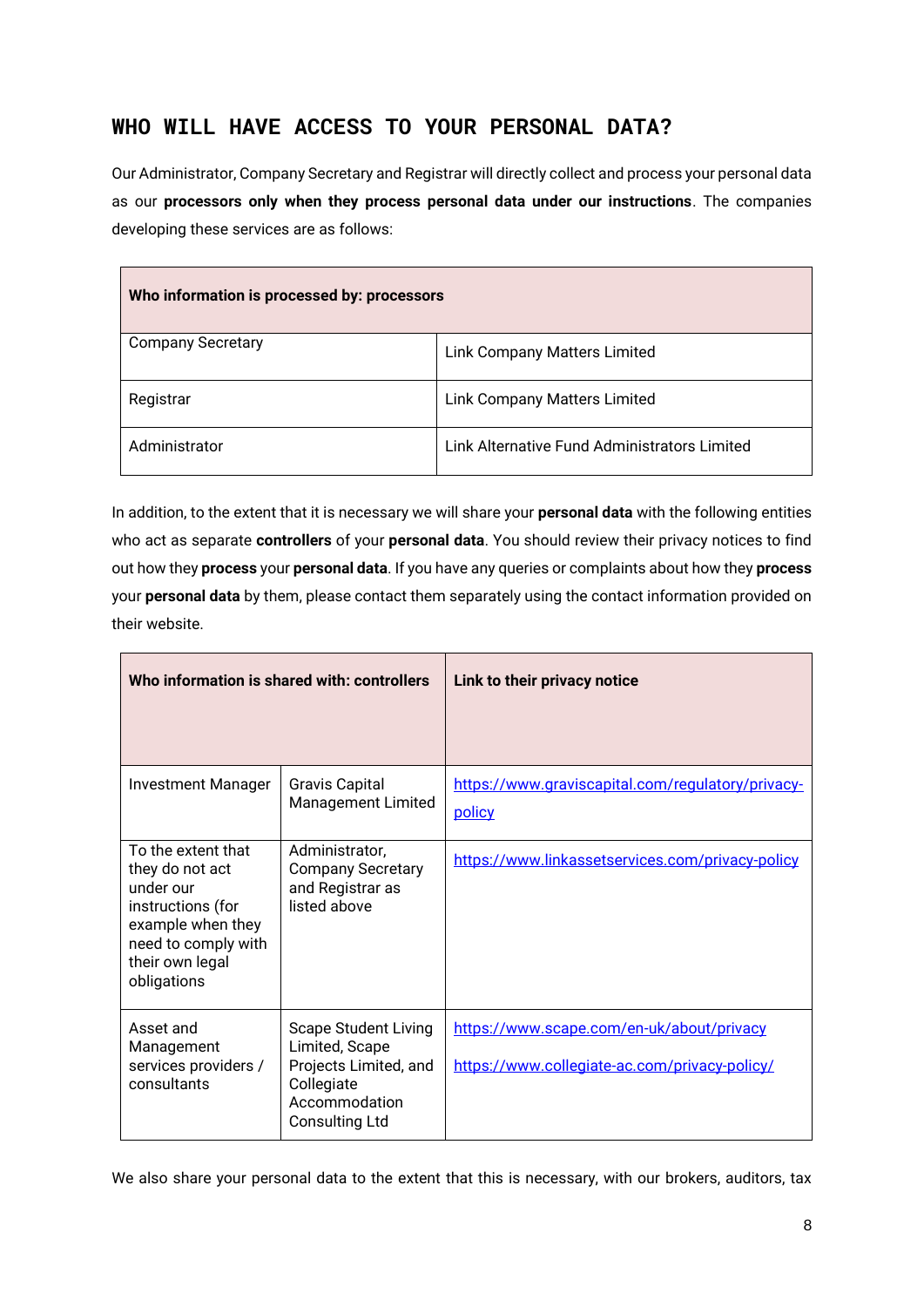advisors, legal advisors and valuation agents.

We will also share your **personal data** with **the police, other law enforcements or regulators like the HMRC** where we are required by law to do so.

More information about the companies we share data with is available under request.

#### **Transfers of your personal data outside the EEA**

We may need to transfer your personal data to our subsidiaries located in Guernsey **and other countrires** [which are located outside the European Economic Area, for the purposes of carrying out our businesses, to the extent that you have requested so or it is deemed necessary.

Any transfer of your data will be carried out in accordance with the law to safeguard your privacy rights and give you remedies in the unlikely event of a security breach or to any other similar approved mechanisms. If you want to know more about how data is transferred, please contact us using the details in the section above.

#### **How we keep your personal data secure**

We strive to implement appropriate technical and organisational measures in order to protect your **personal data** against accidental or unlawful destruction, accidental loss or alteration, unauthorised disclosure or access and any other unlawful forms of **processing**. We aim to ensure that the level of security and the measures adopted to protect your **personal data** are appropriate for the risks presented by the nature and use of your **personal data**. We follow recognised industry practices for protecting our IT environment and physical facilities and we ensure that the companies processing your data on our behalf provide an adequate level of protection to secure both your personal data and other confidential information.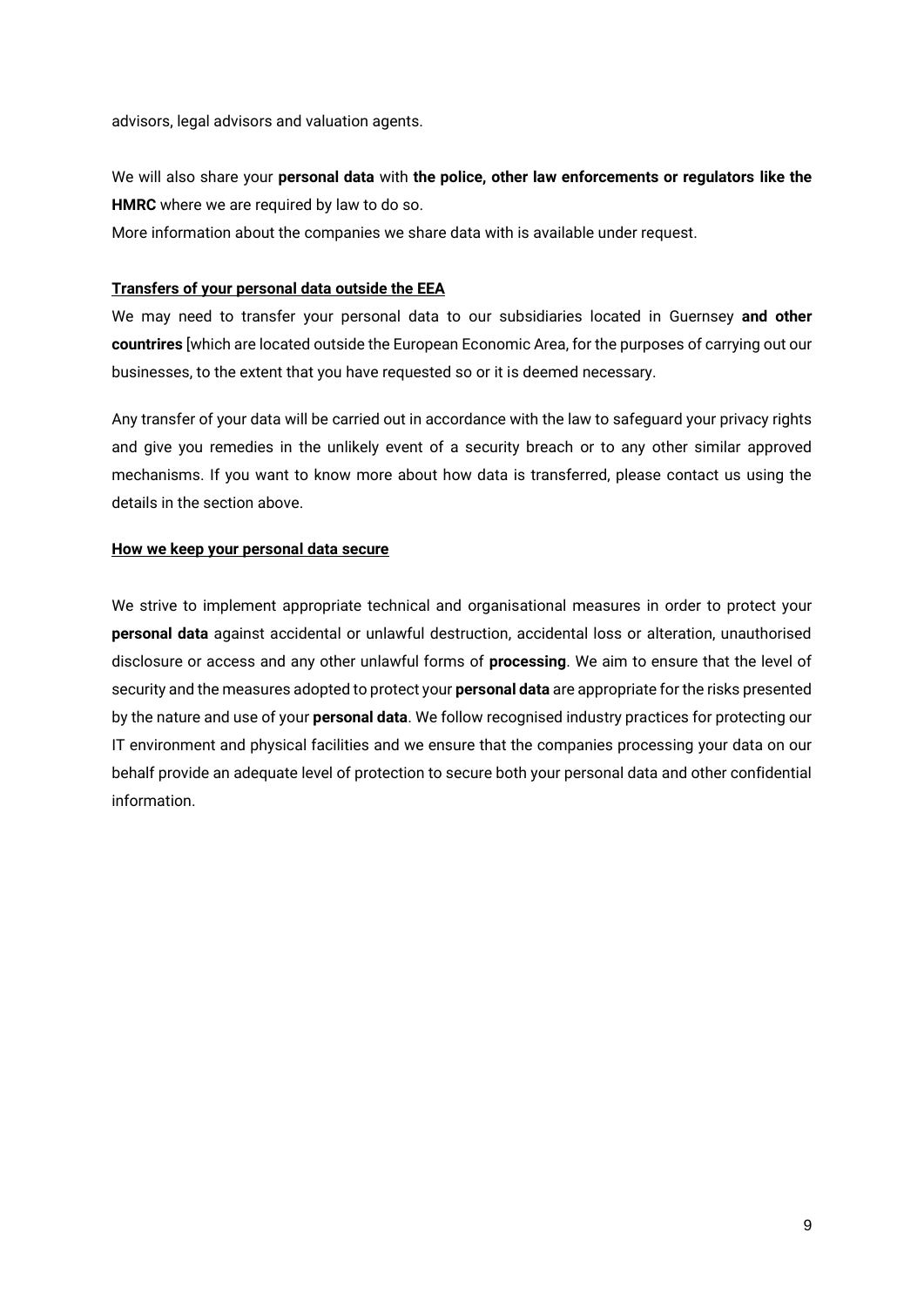## **WHEN WILL WE DELETE YOUR DATA?**

Our main rule is not to keep your data for longer than we need to in order to meet all the purposes we included in the section "Why do we process your personal data?".

For example, if you are a shareholder, we will keep your data during the time you are in such position after which, we will keep your personal data if we need it to comply with a legal obligation or if we need it to meet other purposes, but if we do not need all the data you provided at first instance, we will delete the remaining data. For most of the purposes and legal obligations we have stated a retention period of 6 years.

Details of retention periods for different aspects of your personal data are available on request. Criteria which are to be considered in determining the retention periods include the following:

- the purpose(s) and use of your information by us both now and in the future (such as whether it is necessary to continue to store that information in order to continue to perform our obligations under a contract with you or to contact you in the future);
- whether we have any legal obligation to continue to process your information (such as any accounting, record-keeping or reporting obligations imposed by relevant law or regulation);
- whether we have any legal basis to continue to process your information (such as your consent);
- any relevant agreed industry practices on how long information should be retained;
- the levels of risk, cost and liability involved with us continuing to hold the information;
- how hard it is to ensure that the information can be kept up to date and accurate; and
- any relevant surrounding circumstances (such as the nature and status of our relationship with you).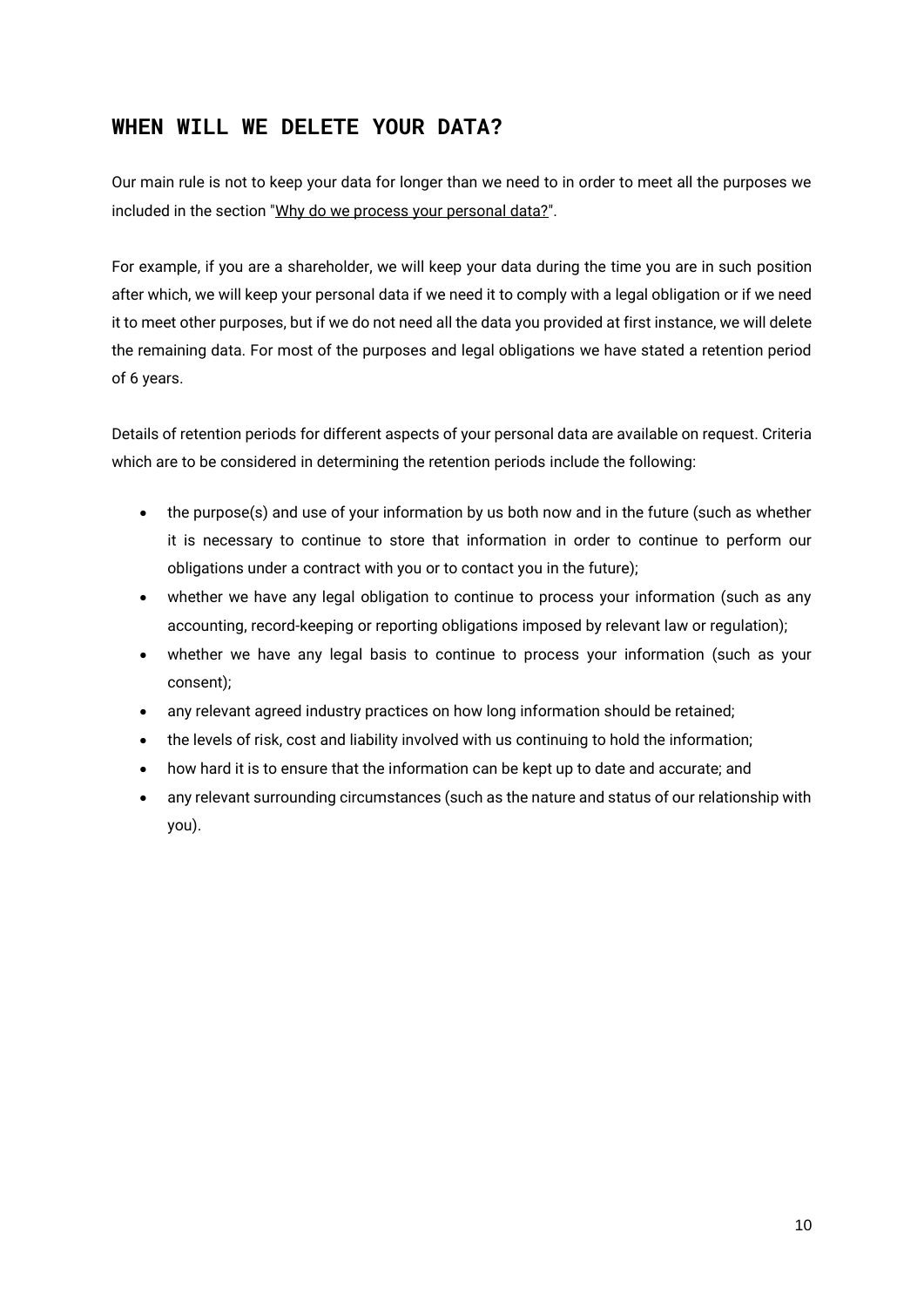## **YOUR RIGHTS**

As a **data subject**, you have the following rights under the **Data Protection Laws**:

- the right to object to **processing** of your **personal data**;
- the right of access to **personal data** relating to you (known as data subject access request);
- the right to correct any mistakes in your information;
- the right to ask us to stop contacting you with direct marketing;
- the right to prevent your **personal data** being processed;
- the right to have your **personal data** ported to another controller;
- the right to withdraw your consent;
- the right to erasure; and
- rights in relation to automated decision making.

These rights are explained in more detail below. If you want to exercise any of your rights, please contact us (please see "How to contact us").

We will respond to any rights that you exercise within a month of receiving your request, unless the request is particularly complex, in which case we will respond within three months.

Please be aware that there are exceptions and exemptions that apply to some of the rights which we will apply in accordance with the Data Protection Laws.

#### ➢ **Right to object to processing of your personal data**

You may object to us **processing** your **personal data** where we rely on a legitimate interest as our legal grounds for **processing**.

If you object to us **processing** your **personal data** we must demonstrate compelling grounds for continuing to do so. We believe we have demonstrated compelling grounds in the section headed "How is processing your personal data lawful".

#### ➢ **Right to access personal data relating to you**

You may ask to see what **personal data** we hold about you and be provided with:

- a copy of the personal data;
- details of the purpose for which the personal data is being or is to be **processed**;
- details of the recipients or classes of recipients to whom the personal data is or may be disclosed, including if they are overseas and what protections are used for those overseas transfers;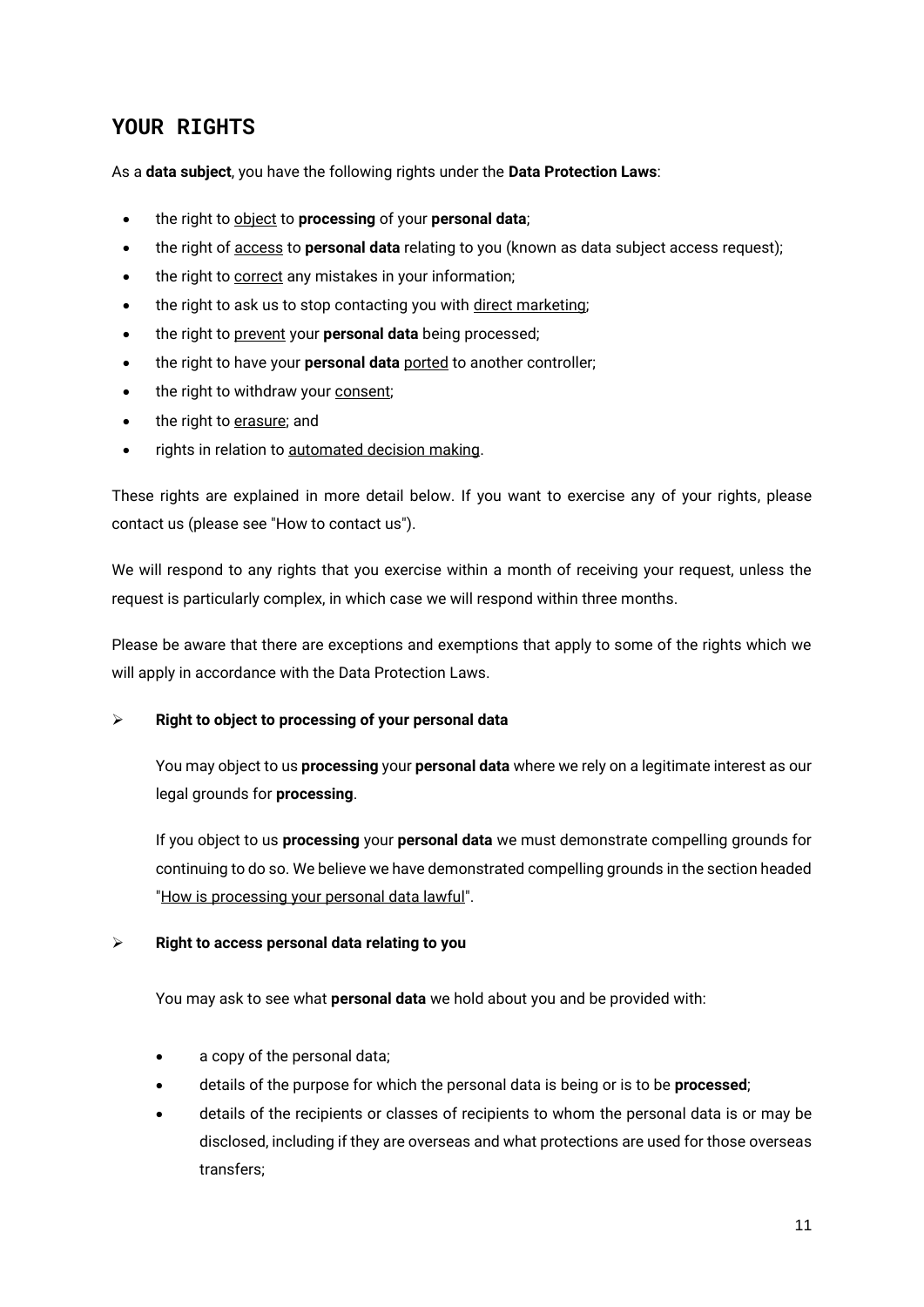- the period for which the personal data is held (or the criteria we use to determine how long it is held);
- any information available about the source of that data; and
- whether we carry out an automated decision-making, or profiling, and where we do information about the logic involved and the envisaged outcome or consequences of that decision or profiling.

To help us find the information easily, please provide us as much information as possible about the type of information you would like to see.

### ➢ **Right to correct any mistakes in your information**

You can require us to correct any mistakes in your information which we hold. If you would like to do this, please let us know what information is incorrect and what it should be replaced with.

### ➢ **Right to restrict processing of personal data**

You may request that we stop **processing** your **personal data** temporarily if:

- you do not think that your data is accurate. We will start **processing** again once we have checked whether or not it is accurate;
- the **processing** is unlawful but you do not want us to erase your data;
- we no longer need the **personal data** for our **processing**, but you need the data to establish, exercise or defend legal claims; or
- you have objected to **processing** because you believe that your interests should override our legitimate interests.

### ➢ **Right to data portability**

You may ask for an electronic copy of your **personal data** which we hold electronically and which we **process** when we have entered into a contract with you. You can also ask us to provide this directly to another party.

#### ➢ **Right to withdraw consent**

You may withdraw any consent that you have given us to **process** your **personal data** at any time. This means that we will not be able to carry out any **processing** which required use of that **personal data**.